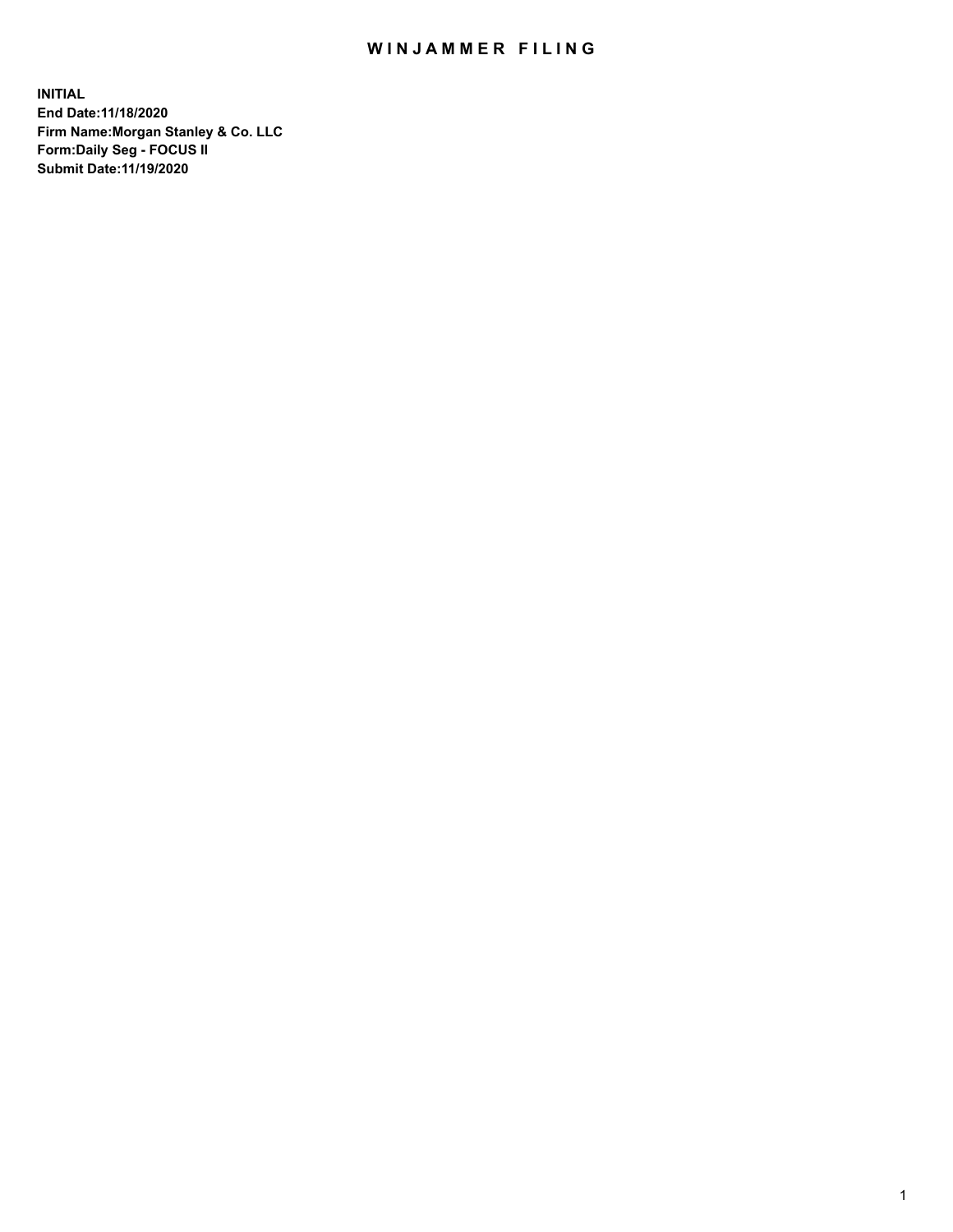**INITIAL End Date:11/18/2020 Firm Name:Morgan Stanley & Co. LLC Form:Daily Seg - FOCUS II Submit Date:11/19/2020 Daily Segregation - Cover Page**

| Name of Company                                                                                                                                                                                                                                                                                                                | Morgan Stanley & Co. LLC                               |
|--------------------------------------------------------------------------------------------------------------------------------------------------------------------------------------------------------------------------------------------------------------------------------------------------------------------------------|--------------------------------------------------------|
| <b>Contact Name</b>                                                                                                                                                                                                                                                                                                            | <b>Ikram Shah</b>                                      |
| <b>Contact Phone Number</b>                                                                                                                                                                                                                                                                                                    | 212-276-0963                                           |
| <b>Contact Email Address</b>                                                                                                                                                                                                                                                                                                   | Ikram.shah@morganstanley.com                           |
| FCM's Customer Segregated Funds Residual Interest Target (choose one):<br>a. Minimum dollar amount: ; or<br>b. Minimum percentage of customer segregated funds required:% ; or<br>c. Dollar amount range between: and; or<br>d. Percentage range of customer segregated funds required between:% and%.                         | 235,000,000<br><u>0</u><br>0 <sup>0</sup><br><u>00</u> |
| FCM's Customer Secured Amount Funds Residual Interest Target (choose one):<br>a. Minimum dollar amount: ; or<br>b. Minimum percentage of customer secured funds required:% ; or<br>c. Dollar amount range between: and; or<br>d. Percentage range of customer secured funds required between:% and%.                           | 140,000,000<br><u>0</u><br><u>00</u><br>00             |
| FCM's Cleared Swaps Customer Collateral Residual Interest Target (choose one):<br>a. Minimum dollar amount: ; or<br>b. Minimum percentage of cleared swaps customer collateral required:% ; or<br>c. Dollar amount range between: and; or<br>d. Percentage range of cleared swaps customer collateral required between:% and%. | 92,000,000<br><u>0</u><br><u>00</u><br>00              |

Attach supporting documents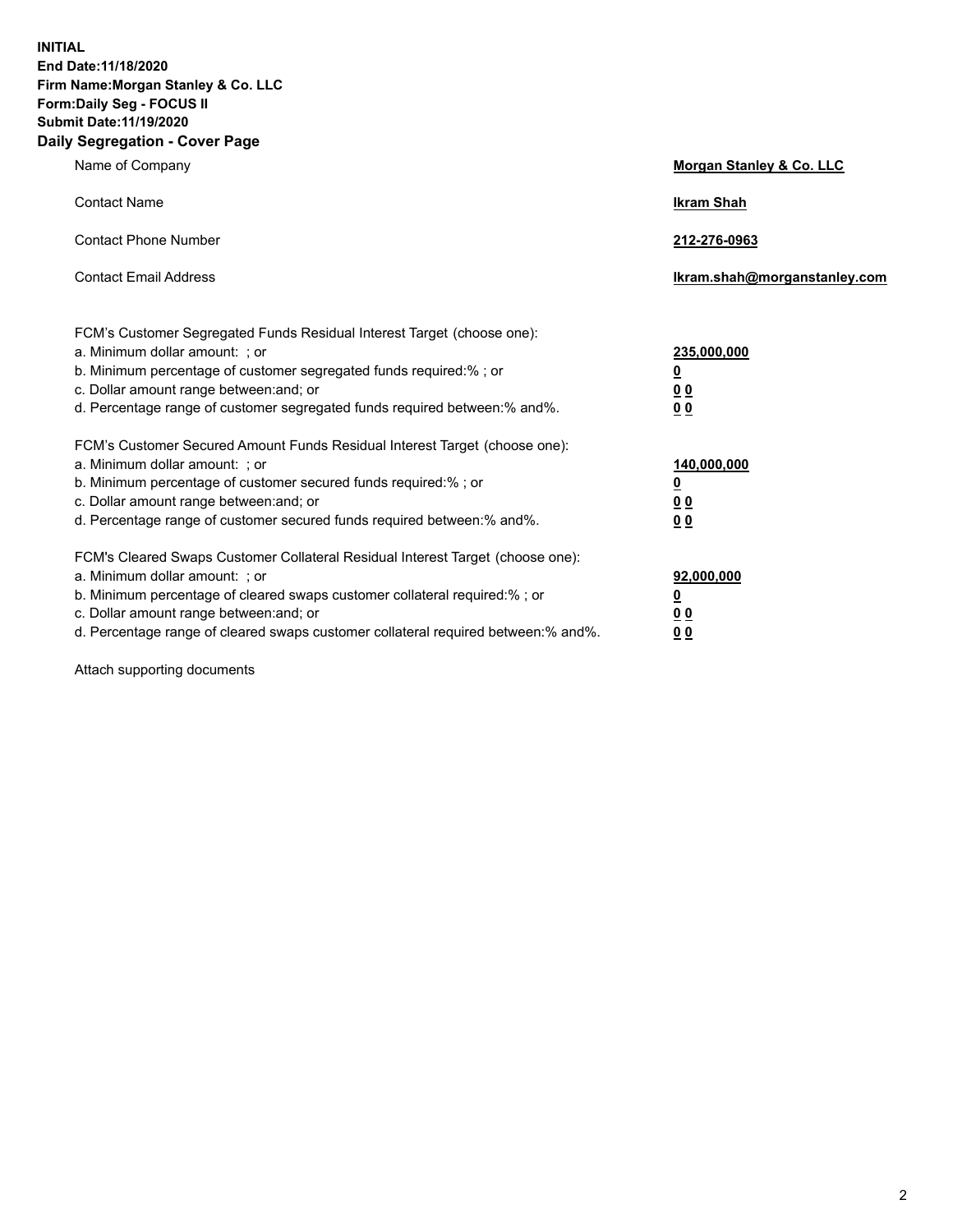## **INITIAL End Date:11/18/2020 Firm Name:Morgan Stanley & Co. LLC Form:Daily Seg - FOCUS II Submit Date:11/19/2020 Daily Segregation - Secured Amounts**

Foreign Futures and Foreign Options Secured Amounts Amount required to be set aside pursuant to law, rule or regulation of a foreign government or a rule of a self-regulatory organization authorized thereunder 1. Net ledger balance - Foreign Futures and Foreign Option Trading - All Customers A. Cash **4,166,321,533** [7315] B. Securities (at market) **2,699,486,608** [7317] 2. Net unrealized profit (loss) in open futures contracts traded on a foreign board of trade **911,404,968** [7325] 3. Exchange traded options a. Market value of open option contracts purchased on a foreign board of trade **17,135,790** [7335] b. Market value of open contracts granted (sold) on a foreign board of trade **-20,235,527** [7337] 4. Net equity (deficit) (add lines 1. 2. and 3.) **7,774,113,372** [7345] 5. Account liquidating to a deficit and account with a debit balances - gross amount **15,026,780** [7351] Less: amount offset by customer owned securities **-14,013,178** [7352] **1,013,602** 6. Amount required to be set aside as the secured amount - Net Liquidating Equity Method (add lines 4 and 5) 7. Greater of amount required to be set aside pursuant to foreign jurisdiction (above) or line 6. FUNDS DEPOSITED IN SEPARATE REGULATION 30.7 ACCOUNTS 1. Cash in banks A. Banks located in the United States **759,374,447** [7500] B. Other banks qualified under Regulation 30.7 **597,491,725** [7520] **1,356,866,172** 2. Securities A. In safekeeping with banks located in the United States **563,389,173** [7540] B. In safekeeping with other banks qualified under Regulation 30.7 **32,168,548** [7560] **595,557,721** 3. Equities with registered futures commission merchants A. Cash **24,812,671** [7580] B. Securities **0** [7590] C. Unrealized gain (loss) on open futures contracts **-1,214,759** [7600] D. Value of long option contracts **0** [7610] E. Value of short option contracts **0** [7615] **23,597,912** [7620] 4. Amounts held by clearing organizations of foreign boards of trade A. Cash **0** [7640] B. Securities **0** [7650] C. Amount due to (from) clearing organization - daily variation **0** [7660] D. Value of long option contracts **0** [7670] E. Value of short option contracts **0** [7675] **0** [7680] 5. Amounts held by members of foreign boards of trade A. Cash **3,178,365,636** [7700]

- 
- 
- C. Unrealized gain (loss) on open futures contracts **912,619,727** [7720]
- D. Value of long option contracts **17,135,790** [7730]
- E. Value of short option contracts **-20,235,527** [7735] **6,191,814,512**
- 6. Amounts with other depositories designated by a foreign board of trade **0** [7760]
- 7. Segregated funds on hand **0** [7765]
- 8. Total funds in separate section 30.7 accounts **8,167,836,317** [7770]
- 9. Excess (deficiency) Set Aside for Secured Amount (subtract line 7 Secured Statement Page 1 from Line 8)
- 10. Management Target Amount for Excess funds in separate section 30.7 accounts **140,000,000** [7780]
- 11. Excess (deficiency) funds in separate 30.7 accounts over (under) Management Target **252,709,343** [7785]

**0** [7305]

[7354] **7,775,126,974** [7355]

**7,775,126,974** [7360]

[7530]

[7570]

 B. Securities **2,103,928,886** [7710] [7740] **392,709,343** [7380]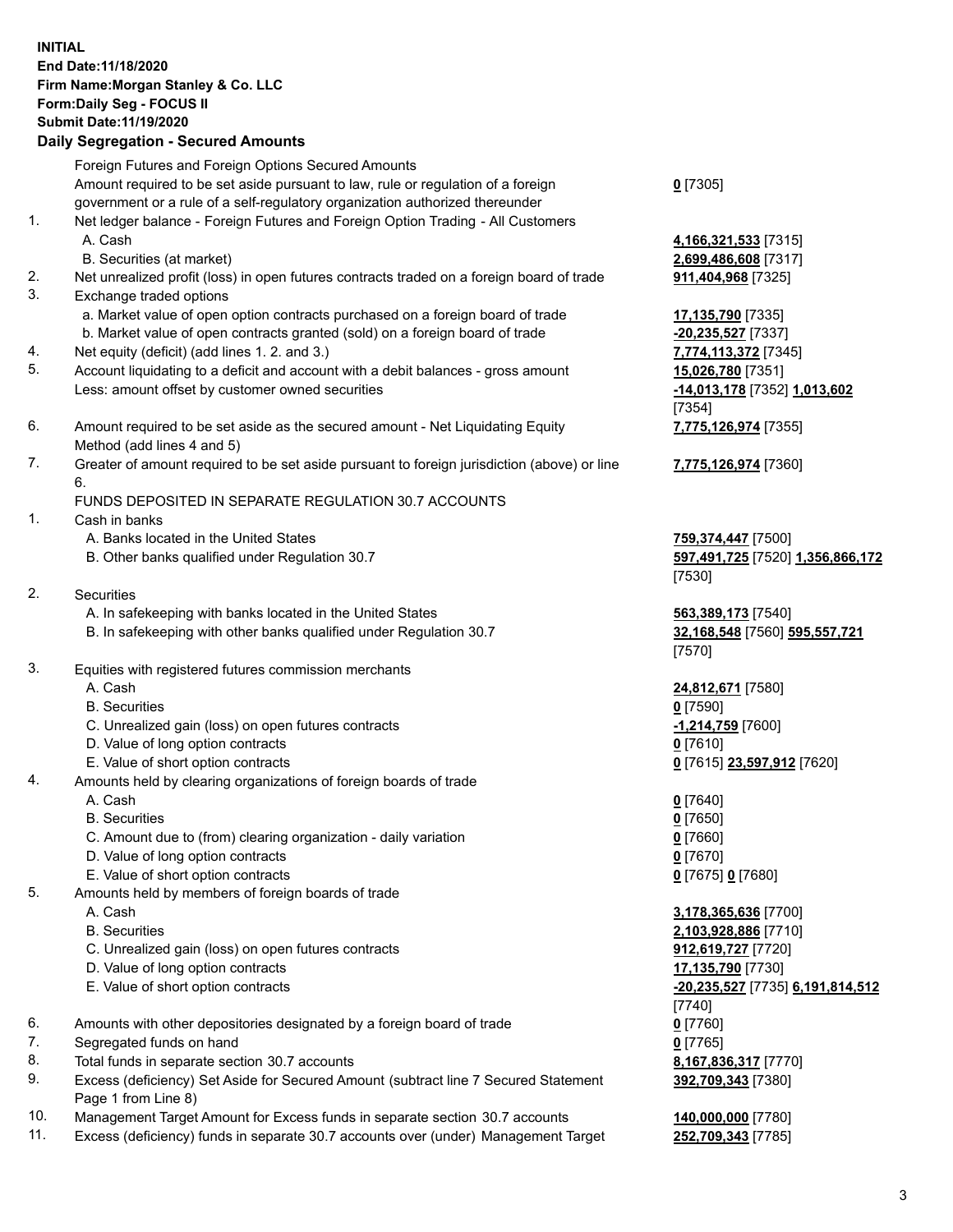**INITIAL End Date:11/18/2020 Firm Name:Morgan Stanley & Co. LLC Form:Daily Seg - FOCUS II Submit Date:11/19/2020 Daily Segregation - Segregation Statement** SEGREGATION REQUIREMENTS(Section 4d(2) of the CEAct) 1. Net ledger balance A. Cash **15,738,706,902** [7010] B. Securities (at market) **8,528,298,756** [7020] 2. Net unrealized profit (loss) in open futures contracts traded on a contract market **1,012,487,858** [7030] 3. Exchange traded options A. Add market value of open option contracts purchased on a contract market **529,431,558** [7032] B. Deduct market value of open option contracts granted (sold) on a contract market **-370,609,626** [7033] 4. Net equity (deficit) (add lines 1, 2 and 3) **25,438,315,448** [7040] 5. Accounts liquidating to a deficit and accounts with debit balances - gross amount **405,976,006** [7045] Less: amount offset by customer securities **-403,310,706** [7047] **2,665,300** [7050] 6. Amount required to be segregated (add lines 4 and 5) **25,440,980,748** [7060] FUNDS IN SEGREGATED ACCOUNTS 7. Deposited in segregated funds bank accounts A. Cash **4,565,148,804** [7070] B. Securities representing investments of customers' funds (at market) **0** [7080] C. Securities held for particular customers or option customers in lieu of cash (at market) **1,209,189,670** [7090] 8. Margins on deposit with derivatives clearing organizations of contract markets A. Cash **13,301,665,101** [7100] B. Securities representing investments of customers' funds (at market) **0** [7110] C. Securities held for particular customers or option customers in lieu of cash (at market) **7,319,109,086** [7120] 9. Net settlement from (to) derivatives clearing organizations of contract markets **-420,061,975** [7130] 10. Exchange traded options A. Value of open long option contracts **529,431,558** [7132] B. Value of open short option contracts **-370,609,626** [7133] 11. Net equities with other FCMs A. Net liquidating equity **9,367,629** [7140] B. Securities representing investments of customers' funds (at market) **0** [7160] C. Securities held for particular customers or option customers in lieu of cash (at market) **0** [7170] 12. Segregated funds on hand **0** [7150] 13. Total amount in segregation (add lines 7 through 12) **26,143,240,247** [7180] 14. Excess (deficiency) funds in segregation (subtract line 6 from line 13) **702,259,499** [7190]

- 15. Management Target Amount for Excess funds in segregation **235,000,000** [7194]
- 16. Excess (deficiency) funds in segregation over (under) Management Target Amount Excess

**467,259,499** [7198]